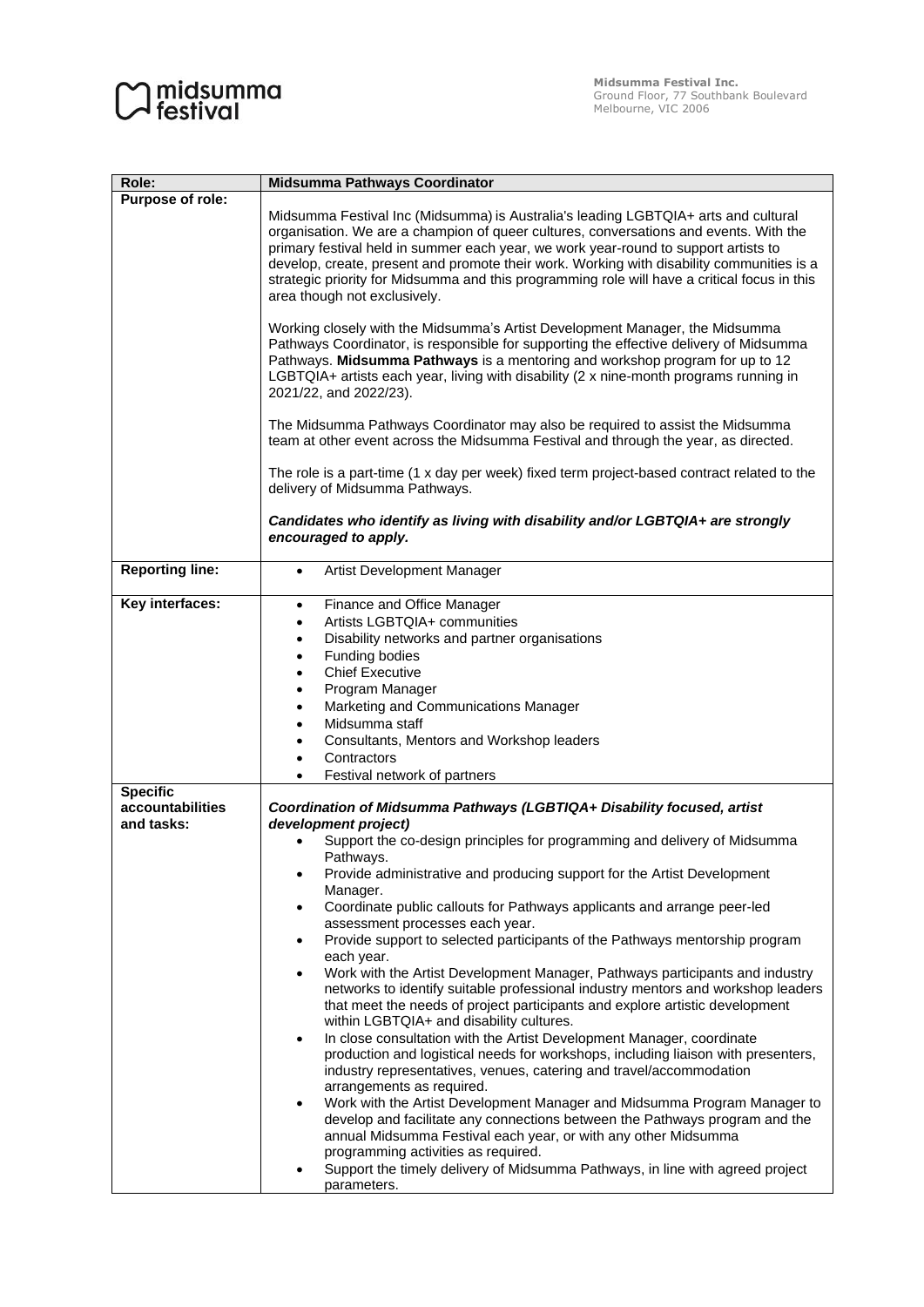| $\bigcirc$ midsumma<br>$\bigcirc$ festival |
|--------------------------------------------|

|                                            | Support timely communication with program participants.<br>$\bullet$<br>Coordinate the distribution, negotiation and signing of all mentor contracts as<br>directed by the Artist Development Manager.<br><b>Artistic and Development Programming</b><br>Assist with the artistic programming associated with the delivery of other<br>$\bullet$<br>Midsumma development programs, festival artistic programming and festival<br>planning and delivery.                                                                                                                                                                                                                                                                                                                                                                                                                                                                                                                                                                                                                                                                                                                   |
|--------------------------------------------|---------------------------------------------------------------------------------------------------------------------------------------------------------------------------------------------------------------------------------------------------------------------------------------------------------------------------------------------------------------------------------------------------------------------------------------------------------------------------------------------------------------------------------------------------------------------------------------------------------------------------------------------------------------------------------------------------------------------------------------------------------------------------------------------------------------------------------------------------------------------------------------------------------------------------------------------------------------------------------------------------------------------------------------------------------------------------------------------------------------------------------------------------------------------------|
| Key competencies:<br><b>Experience and</b> | Demonstrated interest in LGBTQIA+ arts and culture.<br>$\bullet$<br>Demonstrated interest and experience with disability communities /arts.<br>$\bullet$<br>Demonstrated leadership qualities in building/maintaining relationships.<br>٠<br>Proven project/event delivery skills.<br>$\bullet$<br>Excellent communication skills and the ability to liaise with a diverse range of<br>$\bullet$<br>people of varying skill sets, including volunteers, artists and stakeholders.<br>Willingness to work as a vibrant and contributing member of a small creative<br>$\bullet$<br>team.<br>Willingness to explore new ways of doing things and provide workable ideas and<br>$\bullet$<br>suggestions.<br>Arts administration or arts project management workplace experience<br>$\bullet$                                                                                                                                                                                                                                                                                                                                                                                |
| qualifications:                            | Excellent administration skills, planning and organising and attention to detail<br>$\bullet$<br>Clear communication skills<br>$\bullet$<br>Demonstrated project management skills and the ability to self manage and<br>$\bullet$<br>prioritise an array of tasks of varying complexity.<br>A passion for access and inclusion, including for LGBTQIA+ peoples as well as<br>$\bullet$<br>people living with disability<br>Awareness of LGBTQIA+ communities and intersecting cultures<br>$\bullet$<br>Previous experience with people living with disability will be highly regarded<br>Drivers licence is not essential but will be advantageous.<br>$\bullet$<br>Candidates who identify as LGBTQIA+ and/or as living with disability are strongly<br>encouraged to apply.                                                                                                                                                                                                                                                                                                                                                                                            |
| Remuneration                               | \$60,000-\$70,000 p.a. pro rata (level dependent upon applicant relevant experience)<br>PLUS superannuation at government legislative requirements                                                                                                                                                                                                                                                                                                                                                                                                                                                                                                                                                                                                                                                                                                                                                                                                                                                                                                                                                                                                                        |
| <b>Position</b>                            | Fixed term contract. Part time 1 x day per week (7.6 hrs).<br>$\bullet$<br>Flexible workplace arrangements may be considered on request providing<br>$\bullet$<br>organisational and project needs can be met.<br>Due to the nature of event delivery, working hours outside of core business<br>$\bullet$<br>operating times (evenings and weekends) will be required during the core<br>delivery periods and for limited lead-up events, workshops, functions and<br>meetings.<br>The role will combine both administrative and physical project delivery<br>$\bullet$<br>reauirements.<br>The position will receive the relevant part time equivalent (pro rata) of four<br>٠<br>weeks' annual leave equivalent for a full-time position.<br>The position will receive the relevant part time equivalent (pro rata) of 10 days<br>$\bullet$<br>sick / personal leave per annum equivalent for a full-time position.<br>The salary takes into account additional working hours during event delivery<br>$\bullet$<br>periods and no overtime or penalties shall be payable. Time off in lieu may be<br>negotiated at the discretion of the Chief Executive or delegate. |
| Location                                   | Midsumma Festival Office, Currently - Ground Floor, 77 Southbank Boulevard,<br>Southbank, Victoria, 3006                                                                                                                                                                                                                                                                                                                                                                                                                                                                                                                                                                                                                                                                                                                                                                                                                                                                                                                                                                                                                                                                  |
| How to apply                               | Email your resume and cover letter to applications@midsumma.org.au by 5pm, Friday<br>29 July 2022 using the subject line: Midsumma Pathways Program Coordinator -<br>Application.<br>Please respond to the following questions in your cover letter along with addressing<br>the key competencies and experience/qualifications outlined above:<br>Why have you applied for this position?                                                                                                                                                                                                                                                                                                                                                                                                                                                                                                                                                                                                                                                                                                                                                                                |